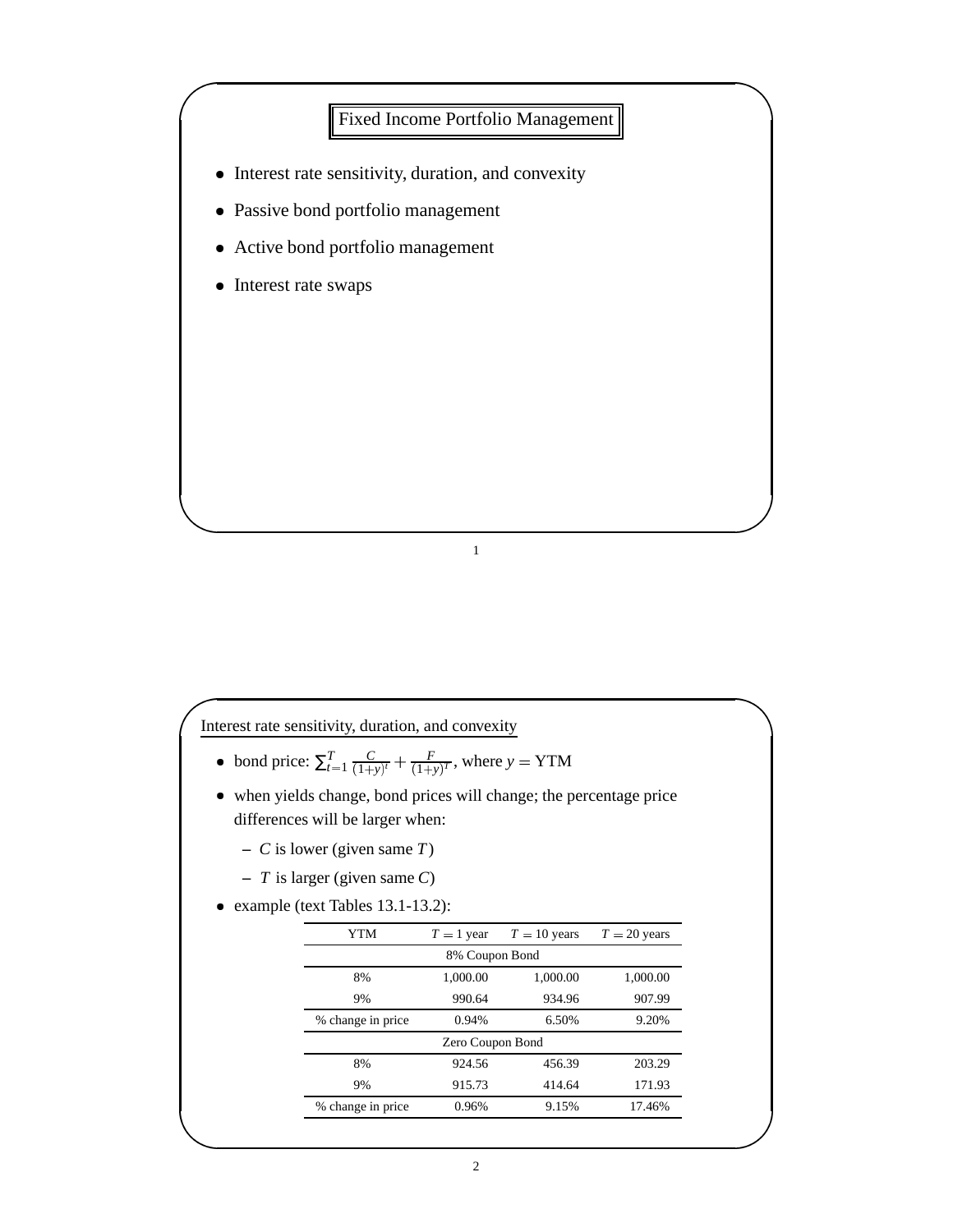- *duration* measures how long, on average, a bondholder must wait to receive cash payments
- a zero maturing in *T* periods has a duration of *T*; a coupon bond maturing in *T* periods has duration  $\lt T$  since some payments are received before *T*
- duration is a weighted average where the weights are the proportion of total bond PV due to the payments, i.e.

$$
D=\sum_{t=1}^T tW_t,
$$

where

$$
W_t = \frac{CF_t/(1+y)^t}{P},
$$

where  $CF_t$  denotes cash flow at *t* and *P* is the price of the bond

3

 duration is related to the price sensitivity of a bond to changes in yields:  $P = \frac{C}{1} + \frac{C}{(1)}$  $\frac{C}{1+y} + \frac{C}{(1+y)^2} + \ldots + \frac{C+F}{(1+y)^T}$  $\frac{C+F}{(1+y)^T}$ 

$$
\Rightarrow \frac{\partial P}{\partial y} = -\frac{C}{(1+y)^2} - \frac{2C}{(1+y)^3} - \dots - \frac{T(C+F)}{(1+y)(T+1)}
$$

$$
= \frac{-1}{1+y} \left[ \frac{C}{1+y} + \frac{2C}{(1+y)^2} + \frac{3C}{(1+y)^3} + \dots + \frac{T(C+F)}{(1+y)^T} \right]
$$

Dividing by *P* gives:

$$
\frac{\frac{\partial P}{\partial y}}{P} = \frac{\frac{-1}{1+y} \left[ \frac{C}{1+y} + \frac{2C}{(1+y)^2} + \ldots + \frac{T(C+F)}{(1+y)^T} \right]}{P}
$$

$$
= \frac{-1}{1+y} \times D
$$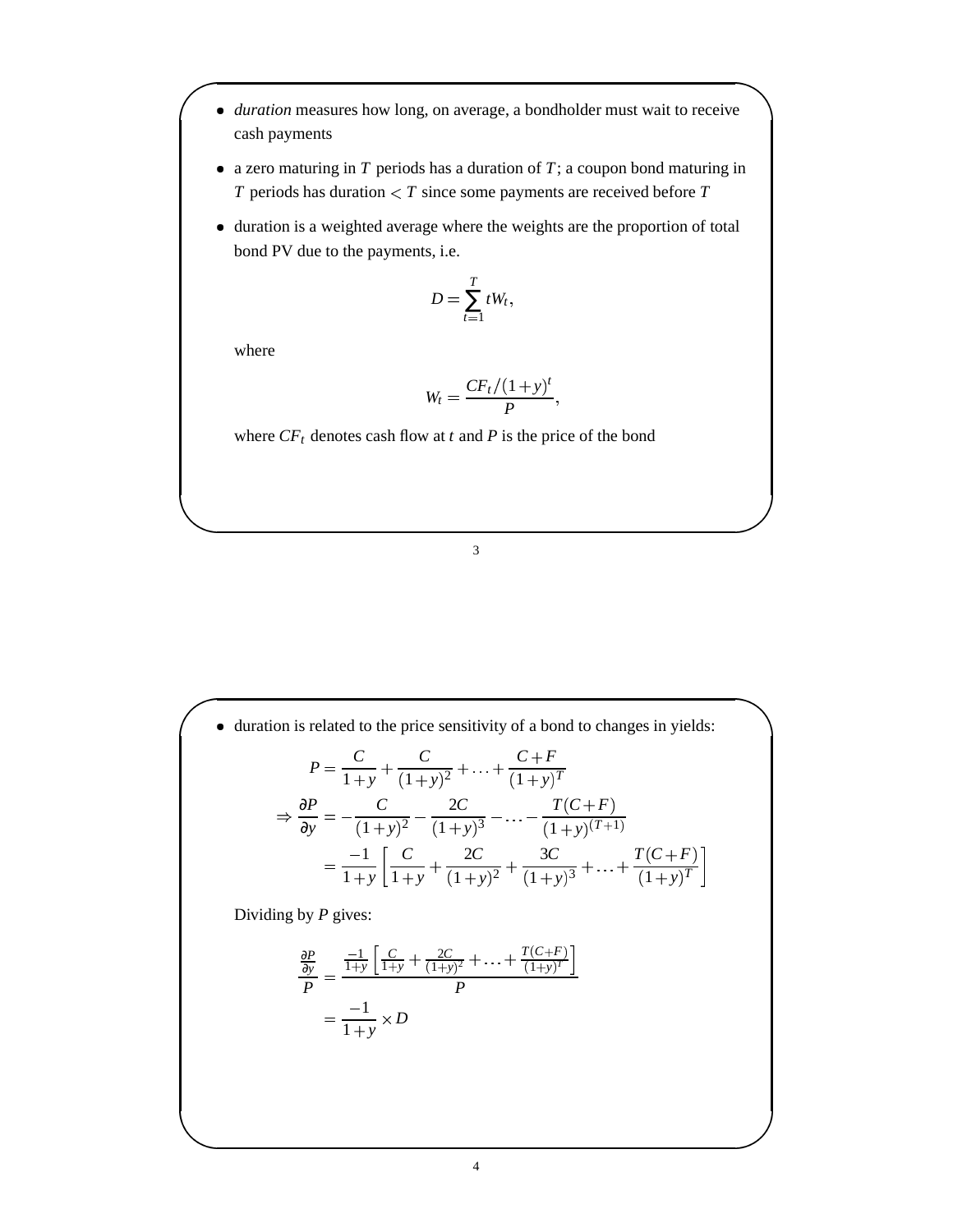• switching to discrete changes:

$$
\frac{\frac{\Delta P}{\Delta y}}{P} \approx \frac{-1}{1+y} \times D
$$

$$
\Rightarrow \frac{\Delta P}{P} \approx \frac{-\Delta y}{1+y} \times D
$$

a related measure is "modified duration":

$$
D^* = \frac{D}{1+y}
$$

$$
\Rightarrow \frac{\Delta P}{P} \approx -D^* \Delta y
$$

 note that this expression for the percentage price change is an approximation based on a first-order Taylor's series expansion:

$$
f(x + \Delta x) \approx f(x) + \frac{\partial f}{\partial x} \Delta x
$$

## 5

 $\blacksquare$  letting  $P = f(y)$ , we have

$$
P(y + \Delta y) \approx P(y) + \frac{\partial P}{\partial y} \Delta y
$$

$$
\Rightarrow \frac{P(y + \Delta y) - P(y)}{P(y)} \approx \frac{\frac{\partial P}{\partial y} \Delta y}{P(y)}
$$

$$
\Rightarrow \frac{\Delta P}{P} \approx \frac{\frac{\partial P}{\partial y} \Delta y}{P} = -D^* \Delta y = -\frac{D \Delta y}{1 + y}
$$

note that we can express duration and modified duration as:

$$
D = -\frac{(1+y)\frac{\partial P}{\partial y}}{P}
$$

$$
D^* = -\frac{\frac{\partial P}{\partial y}}{P}
$$

∂*P*

• another related measure is just  $-\frac{\partial P}{\partial y}$ . For the special case where the change in yield is 1 basis point, this is called the *price value of a basis point* (PVBP).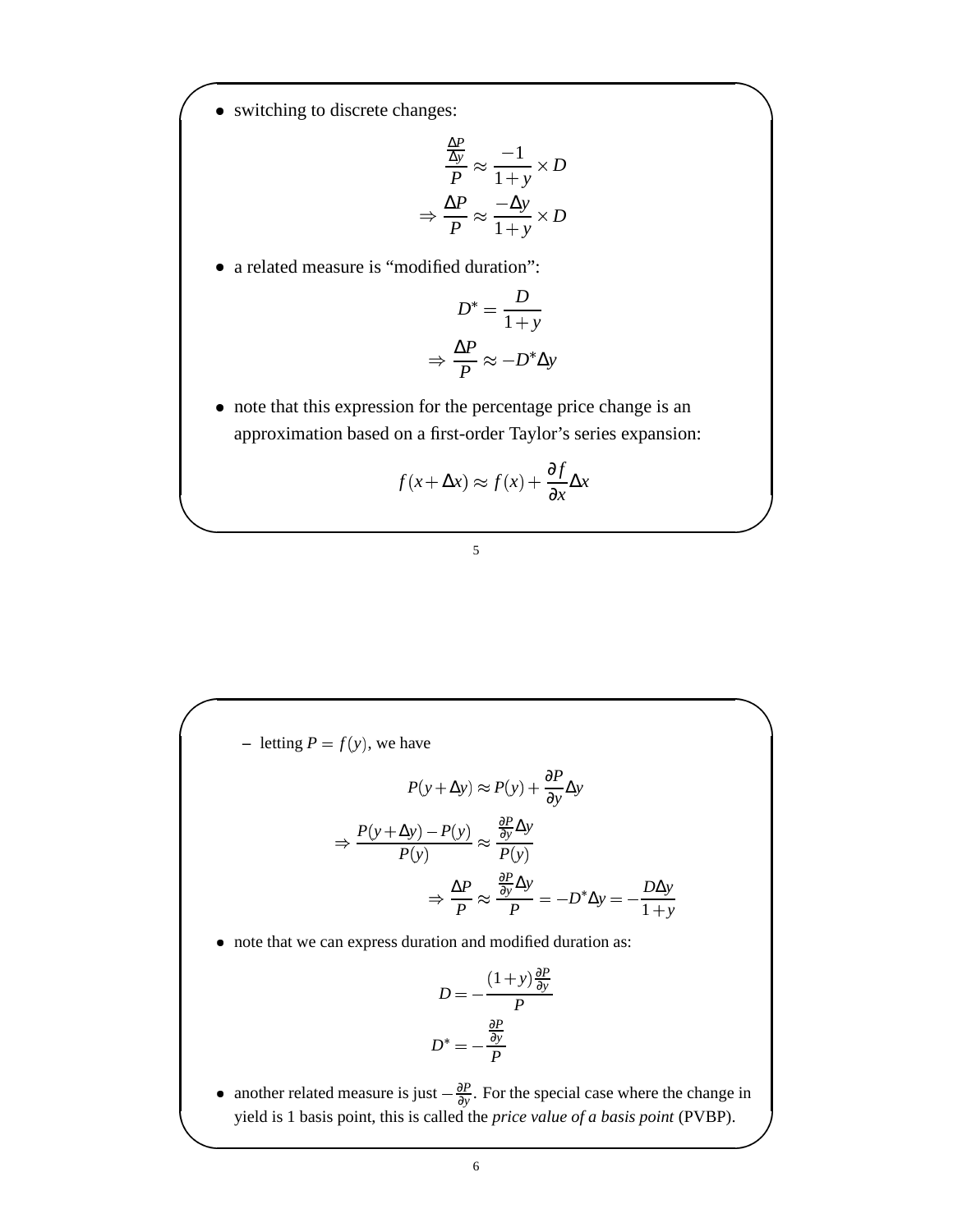

 we can get a more accurate approximation by using a second-order expansion:

$$
f(x + \Delta x) \approx f(x) + \frac{\partial f}{\partial x} \Delta x + \frac{1}{2} \frac{\partial^2 f}{\partial x^2} (\Delta x)^2
$$
  

$$
\Rightarrow \frac{\Delta P}{P} \approx \frac{\frac{\partial P}{\partial y} \Delta y}{P} + \frac{\frac{1}{2} \frac{\partial^2 P}{\partial y^2} (\Delta y)^2}{P}
$$
  

$$
= -D^* \Delta y + \frac{1}{2} \times \text{ convexity} \times (\Delta y)^2
$$

where

$$
\text{convexity} = \frac{\frac{\partial^2 P}{\partial y^2}}{P} = \frac{\sum_{t=1}^T t(t+1)W_t}{(1+y)^2}
$$

- note that convexity for a zero is  $T(T+1)/(1+y)^2$
- example handout #1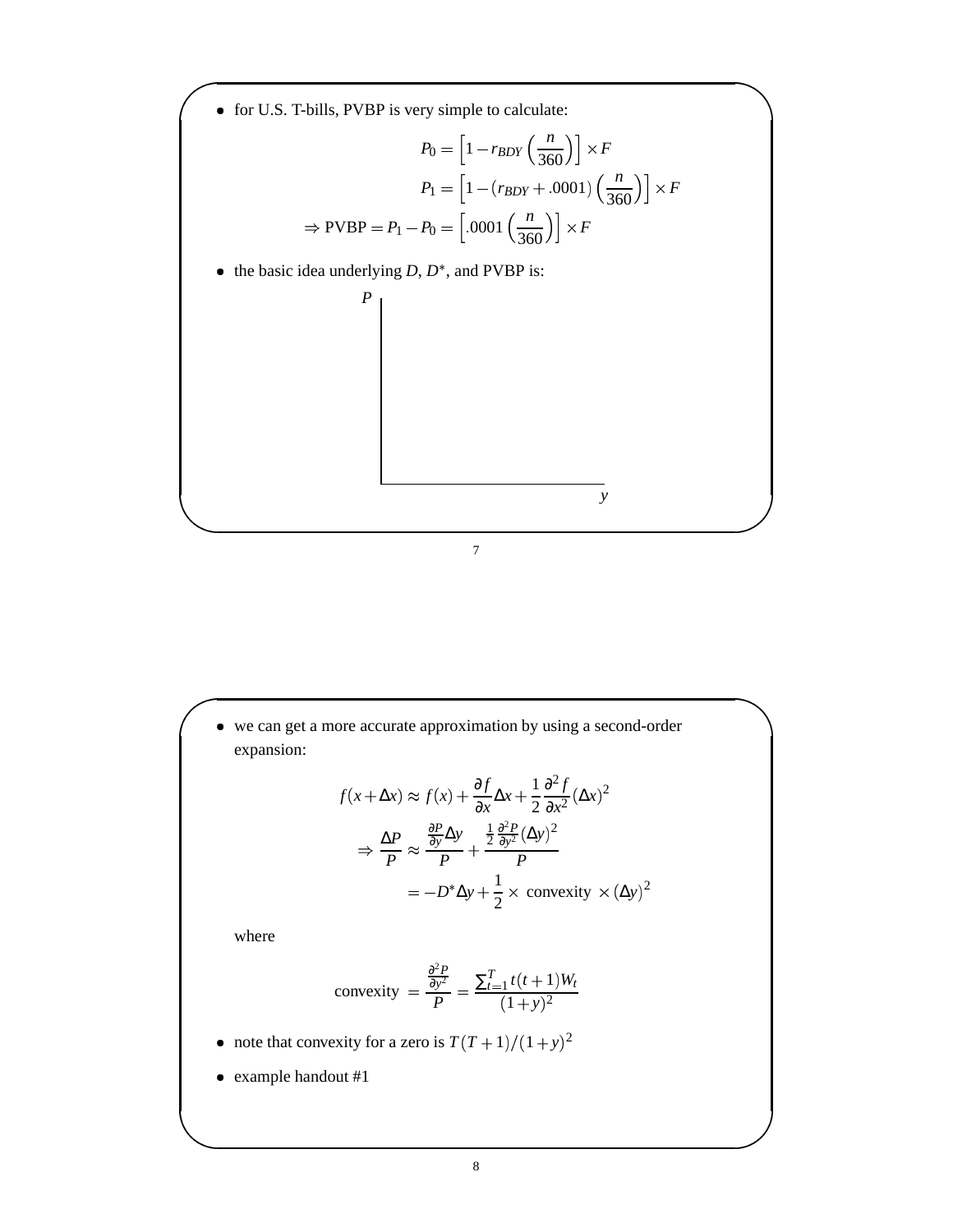- some properties of duration:
	- 1. Given *y* and *T*, duration is higher when *C* is lower.
	- 2. Given *C* and *T*, duration is lower when *y* is higher.
	- 3. Given *C* and *y*, duration is generally higher when *T* is higher (except for some deep discount coupon bonds).
	- 4. The duration of a portfolio *P* containing *M* bonds is  $D_P = \sum_{i=1}^{M} w_i D_i$ , where  $w_i$  is the percentage weight of bond  $i$  in  $P$ .
	- 5. Common formulas:

| Contract                   | Duration                |
|----------------------------|-------------------------|
| Zero coupon bond           |                         |
| Flat perpetuity            | $1+y$<br>$\mathbf{v}$   |
| Flat annuity               | $1+y$<br>$\mathbf{v}$   |
| Coupon bond                | $(1+y)+T(c-y)$<br>$1+y$ |
| Coupon bond selling at par | $rac{1+y}{y}$           |
|                            |                         |

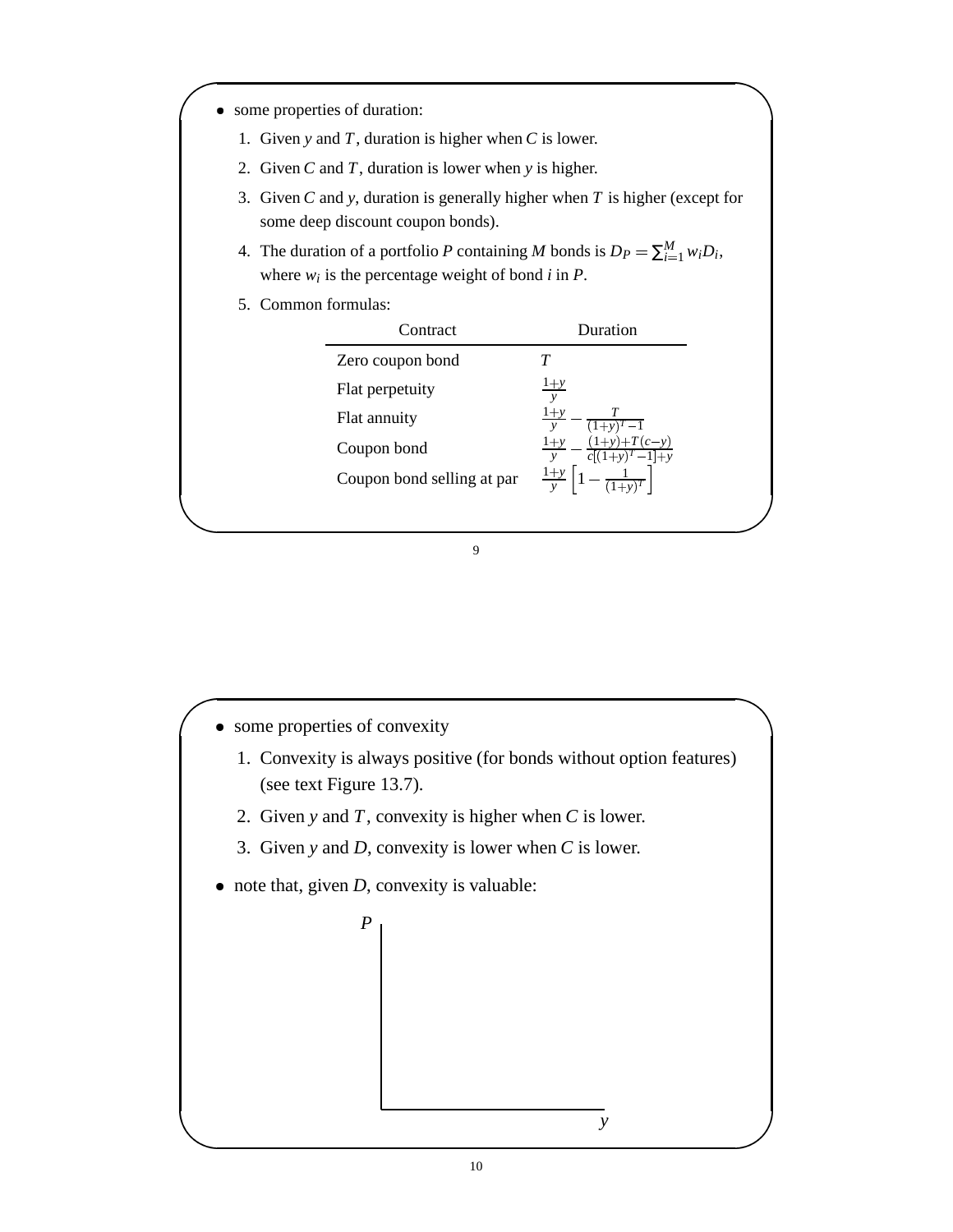# Passive bond portfolio management

- indexing
	- **–** a bond index is intended to track broad movements over time in fixed income securities
	- **–** Scotia McLeod provides four Canadian bond indexes: universe, short term, mid term, and long term
	- **–** a bond index portfolio will have the same risk/return characteristics as the index it is based on
	- **–** in practice it is hard to form bond index portfolios since:
		- there can be a large number of securities involved
		- many securities are thinly traded
		- index composition changes frequently

- **–** the general approach which is usually adopted is that a portfolio comprising a representative set of securities (e.g. in terms of maturity/duration) is formed and rebalanced over time so as to track the index reasonably closely
- cash flow matching
	- **–** for some purposes, it is desirable to reduce interest rate risk below the broad market risk that an indexing strategy assumes (e.g. hedging future cash flow obligations)
	- **–** the simplest alternative is cash flow matching, in which the portfolio manager simply purchases zeros (or coupon bonds) of the appropriate maturity in sufficient amounts to meet the obligations
	- **–** this is not always feasible due to liquidity/availability constraints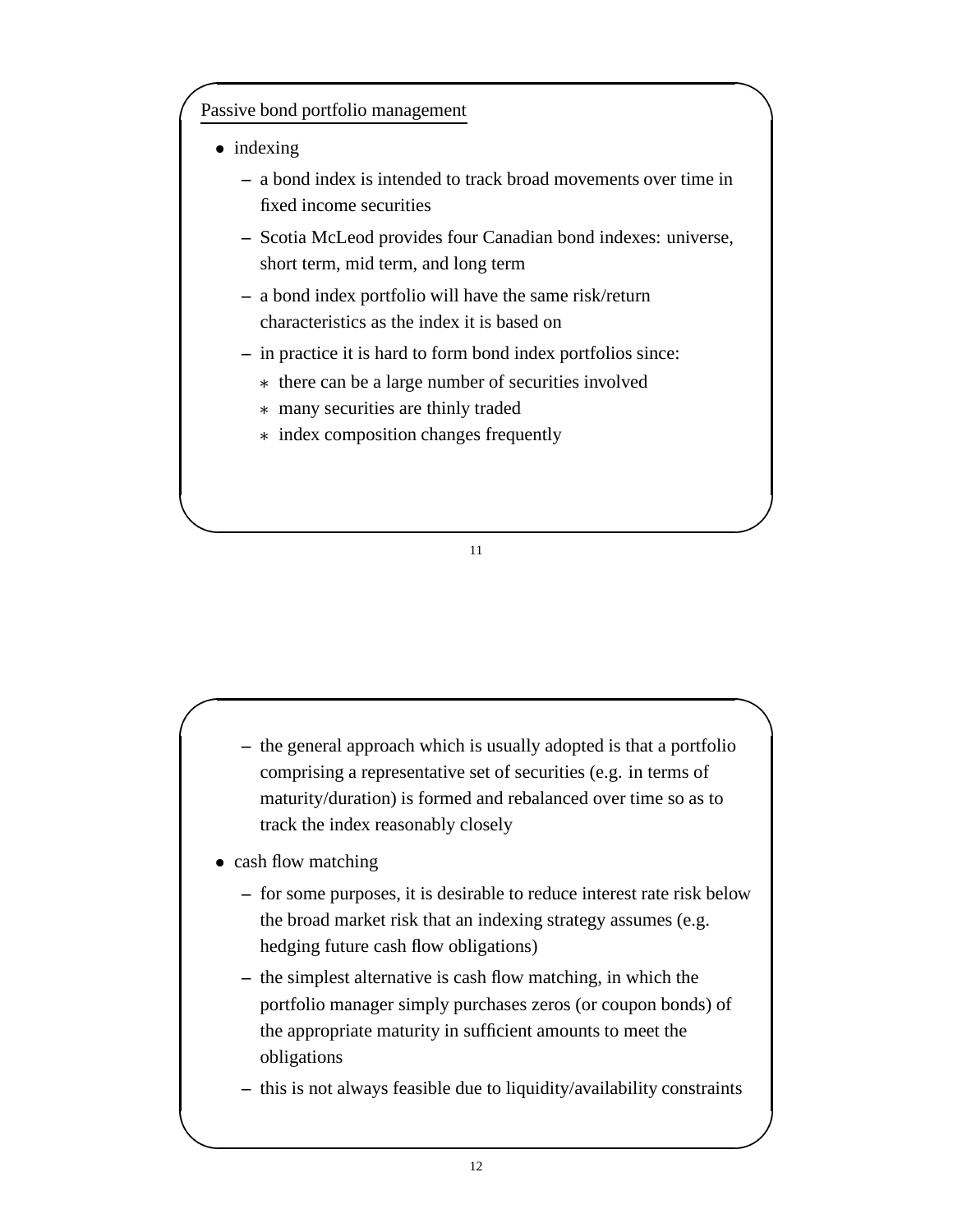- immunization
	- $-$  consider a portfolio  $V(y)$ :

$$
V(y + \Delta y) \approx V(y) + \frac{\partial V}{\partial y} \Delta y
$$
  
\n
$$
\Rightarrow \text{if } \frac{\partial V}{\partial y} = 0, \quad V(y + \Delta y) \approx V(y)
$$

and the portfolio is said to be immunized against interest rate risk

- **–** immunization can be done on a *net worth* basis (e.g. banks try to mitigate effects of interest rates on their worth) or in terms of a *target date* (e.g. pension funds, any institution with a fixed future obligation)
- **–** immunization is accomplished by equating the duration of assets and liabilities, i.e. set  $D_A \times A = D_L \times L$
- **–** example handout #2

### 13

**–** potential problems:

1. Use a second-order expansion:

$$
V(y + \Delta y) \approx V(y) + \frac{\partial V}{\partial y} \Delta y + \frac{1}{2} \frac{\partial^2 V}{\partial y^2} (\Delta y)^2
$$

What happens if the portfolio is immunized? Since  $\frac{\partial V}{\partial y} = 0$ , ∂ 2*V*  $\frac{\partial^2 V}{\partial y^2} > 0$ ,  $V(y + \Delta y) > V(y)$  and  $V(y - \Delta y) > V(y)$ , i.e. the strategy profits as long as yields move in either direction!

- 2. The strategy assumes there is no default risk or call risk for bonds in the portfolio.
- 3. The strategy assumes a flat term structure and any shifts in it are parallel.
- 4. Duration will change over time, so the portfolio may have to be rebalanced.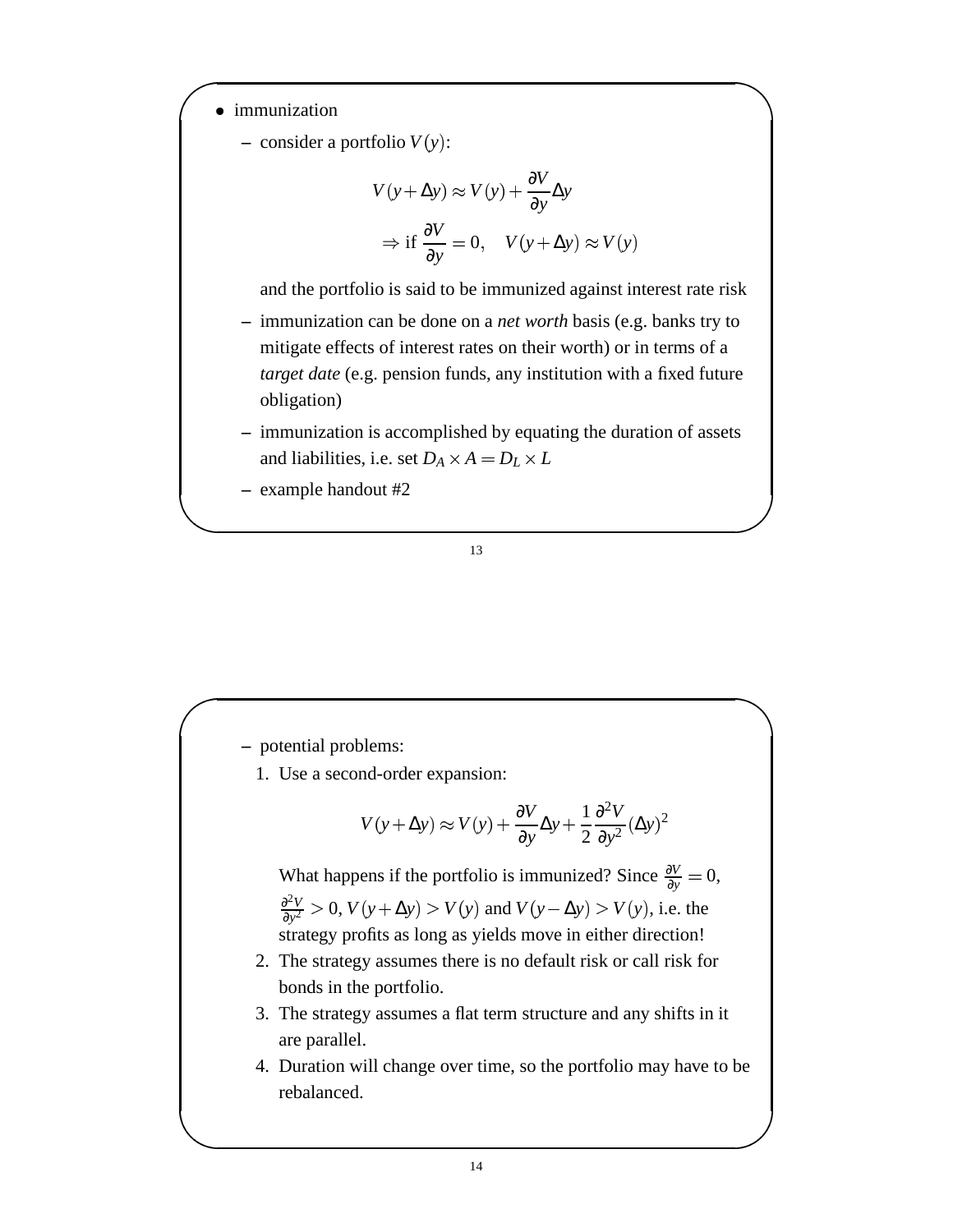- some other points about duration/immunization:
	- **–** if the term structure is not flat, then the formula for duration must be modified—in particular, the weights become:

$$
W_t = \frac{CF_t/(1+y_t)^t}{P}
$$

- **–** there are also extensions available to handle:
	- non-parallel shifts in the term structure
	- callability
	- default risk

etc.

- hedging with non-parallel shifts in the yield curve
	- $\sim$  consider a portfolio  $V = n_1 P_1 + n_2 P_2$ . Using modified duration,

$$
\Delta V = -n_1 D_1^* P_1 \Delta y_1 - n_2 D_2^* P_2 \Delta y_2.
$$

15

**–** initially, suppose the yield curve will only shift in a parallel manner  $(⇒ Δy<sub>1</sub> = Δy<sub>2</sub>)$ . Then we can set  $ΔV = 0$  by choosing:

$$
n_2 = -n_1 \frac{D_1^* P_1}{D_2^* P_2}
$$

 $-$  if  $Δy_1 ≠ Δy_2$ , then we need to specify a new objective for the hedging policy. A common objective is to to minimize the variance of changes in *V*:

$$
Var(\Delta V) = (n_1 D_1^* P_1)^2 Var(\Delta y_1) + (n_2 D_2^* P_2)^2 Var(\Delta y_2) + 2n_1 n_2 D_1^* D_2^* P_1 P_2 Cov(\Delta y_1, \Delta y_2)
$$

– take the derivative of this (e.g. with respect to  $n_2$ ) and set equal to zero to get:

$$
\frac{\partial \text{Var}(\Delta V)}{\partial n_2} = 2n_2 (D_2^* P_2)^2 \text{Var}(\Delta y_2)
$$

$$
+ 2n_1 D_1^* D_2^* P_1 P_2 \text{Cov}(\Delta y_1, \Delta y_2) = 0
$$

$$
\Rightarrow n_2 = -n_1 \frac{D_1^*}{D_2^*} \frac{P_1}{P_2} \frac{\text{Cov}(\Delta y_1, \Delta y_2)}{\text{Var}(\Delta y_2)}
$$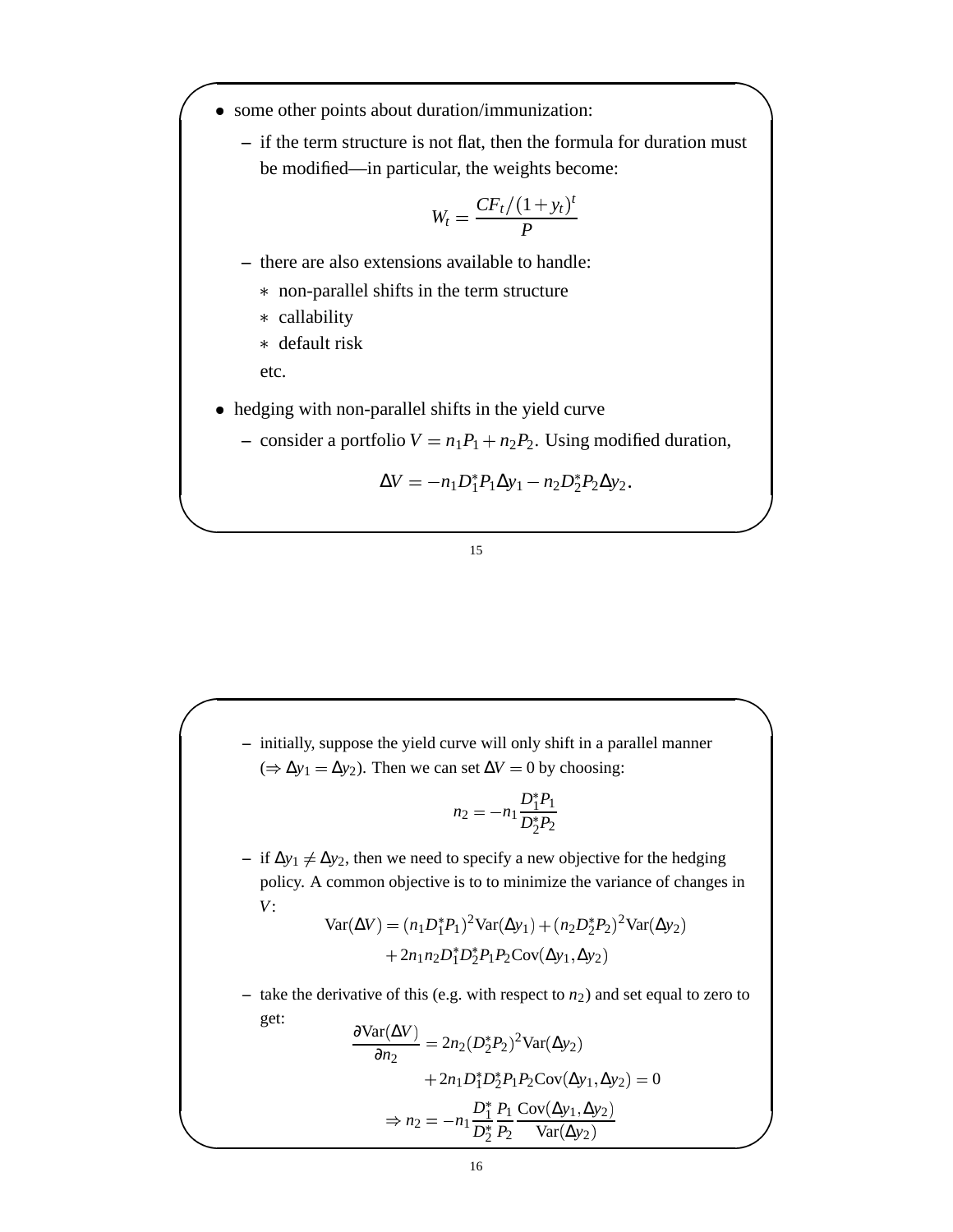**–** note that in the above one of the two bonds must be sold short. This is done using the repo market. For example, suppose a trader wishes to be long a 2 year T-note and short a 30 year T-bond:

## Initial Transactions

- 1. Borrow cash from repo dealer, purchase 2 year note, post it as collateral
- 2. Borrow the 30 year bond from repo dealer, sell it, post cash as collateral

## Closing Transactions

- 1. Collect 2 year note from repo dealer and sell it. Repay amount borrowed plus interest.
- 2. Collect cash plus interest from repo dealer and purchase 30 year bond to cover short position.

- **–** the costs involved include:
	- the bid/ask spread and accrued interest when buying/selling the Treasury issues
	- \* the repo borrowing rate exceeds the repo lending rate
	- margin ("haircut")
	- special repo rates (occasionally demand for particular issues becomes very high, e.g. due to deliverability in the futures market)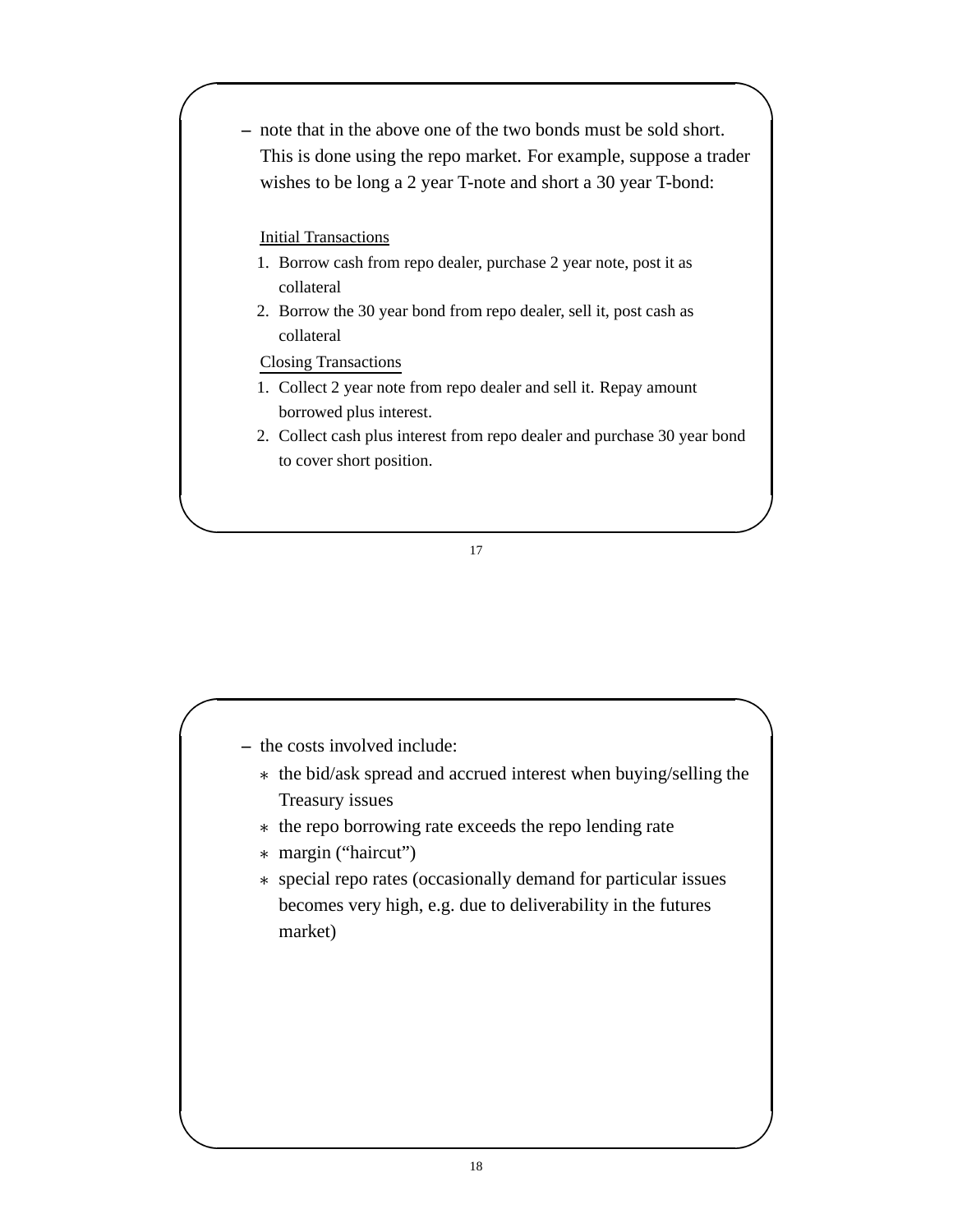# Active bond portfolio management

- aspects of active bond management include views about the level of interest rates, the shape of the term structure, and the pricing of individual bonds
- for portfolios with international holdings, exchange rates must be considered in addition to the above for each country
- a simple example: prices of long term bonds are more sensitive to changes in the general level of interest rates than prices of short term bonds; an investor who anticipates that rates will fall should lengthen portfolio maturity to generate capital gains, whereas an investor who believes rates will rise should switch to shorter maturity instruments to reduce potential capital losses

- forecasting interest rates
	- **–** one source of information is the current term structure (recall the expectations hypothesis)
	- **–** if bond markets are (semi-strong form) efficient, all that is publicly known about future rates should be impounded into today's yield curve
	- **–** other techniques used range from fairly simple time series forecasts to full scale macroeconomic models (recall links between term premia and credit spreads and economic cycles)
	- **–** available evidence suggests that none of these methods works very well
	- **–** in some cases a forecast of the direction of interest rates is sufficient, but even this is hard to do accurately on a consistent basis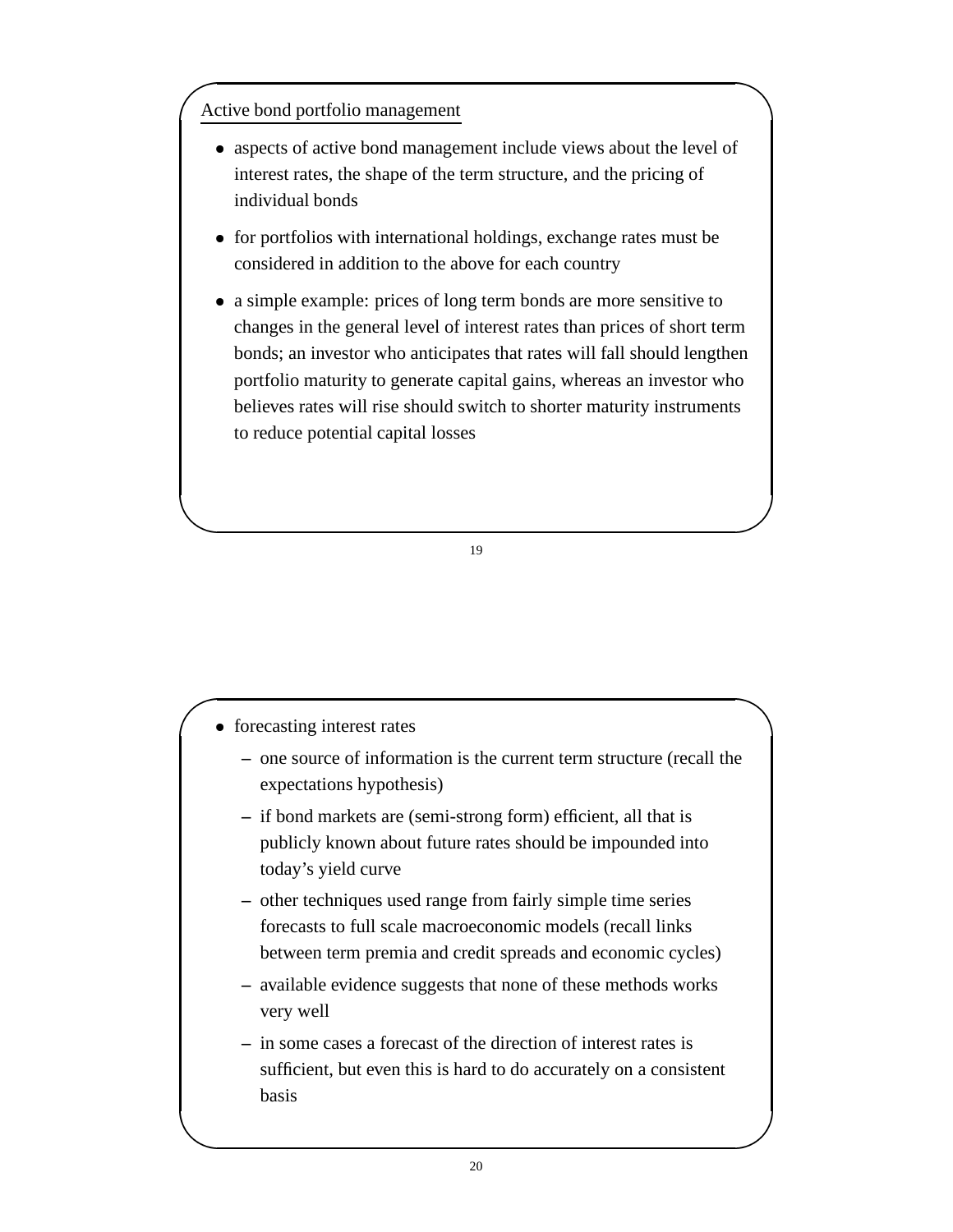• riding the yield curve





- **–** example: suppose a 5 year zero has a yield of 6% (so a price of \$747.26) and a 10 year zero has a yield of 7.5% (i.e. a price of \$485.19). Buying the 5 year zero locks in a return of 6%. If the yield curve remains unchanged, in 5 years the 10 year zero will sell for \$747.26. Buying the 10 year zero and holding it for 5 years generates a return of  $(747.26/485.19)^{1/5} - 1 = 9.02\%$ .
- **–** note that if the yield curve shifts upward (even if its slope remains the same), investing in long term bonds will turn out to have been an inferior choice
- **–** also note that this strategy implicitly assumes that the expectations hypothesis does not hold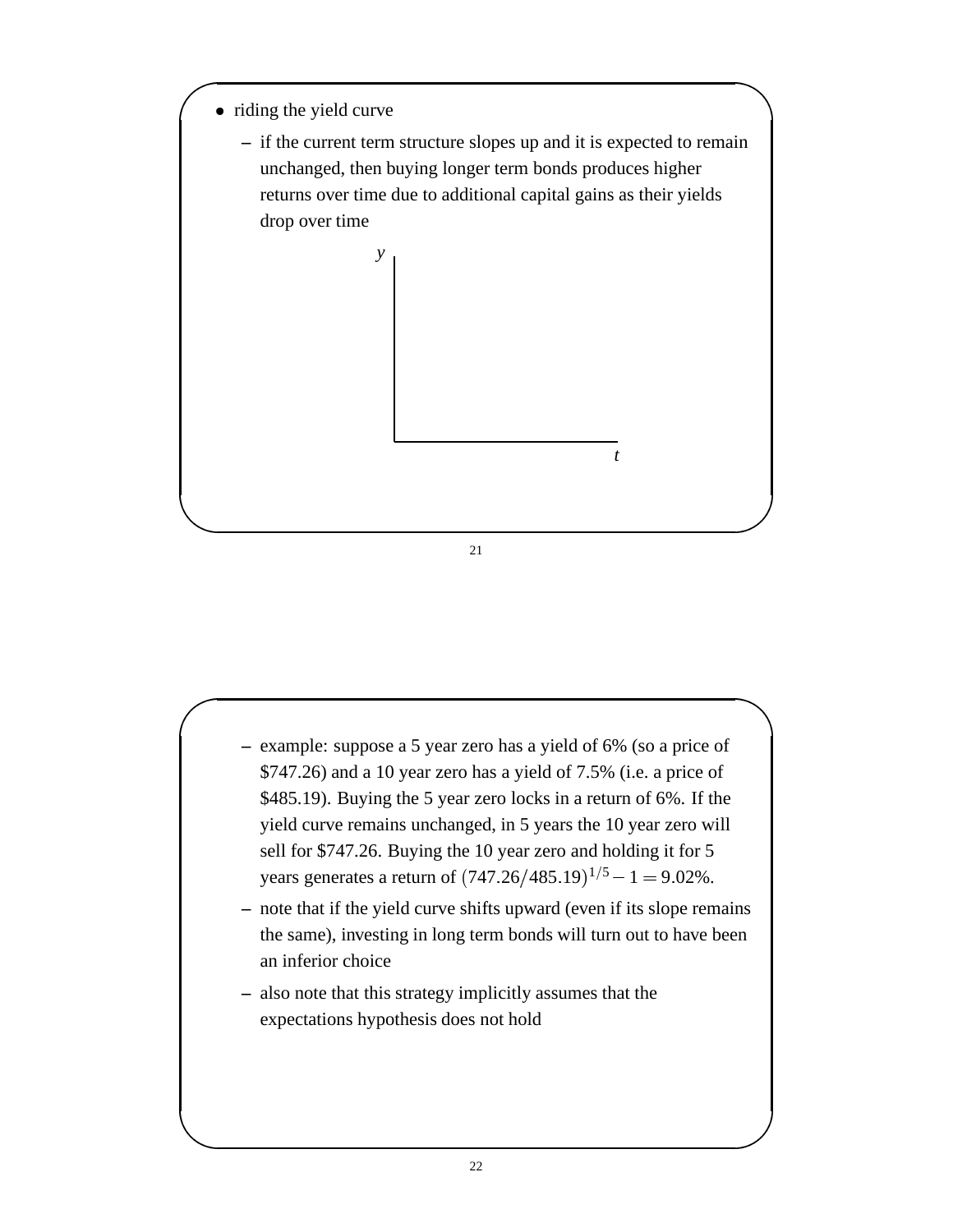- the barbell strategy
	- **–** basic idea is to duplicate the duration of an existing bond using a portfolio with one shorter maturity bond and one longer maturity bond in such a way as to increase convexity
	- **–** underlying assumption is that yield curve shifts in a parallel way
	- **–** example from November 20, 1987 using on the run Treasuries:

| Issue        | Yield | $D^*$ | Convexity  |
|--------------|-------|-------|------------|
| 2-year       | 7.71% |       | 1.78 0.041 |
| 5-year       | 8.35  |       | 3.96 0.195 |
| 10-year 8.84 |       | 6.54  | 0.568      |

**–** suppose an investor holds \$10M of the 5-year Treasury note. This could be sold, and used to purchase \$5.4M of the 2-year note and \$4.6M of the 10-year note. The modified duration of the portfolio is:

$$
\frac{5.4 \times 1.78 + 4.6 \times 6.54}{10} = 3.96
$$

and its convexity is:

$$
\frac{5.4 \times 0.041 + 4.6 \times 0.568}{10} = 0.283
$$

- **–** assuming a parallel shift in the yield curve the barbell will outperform the 5-year note as long as the curve shifts up or down
- **–** however, if the yield curve steepens the barbell can substantially underperform the 5-year note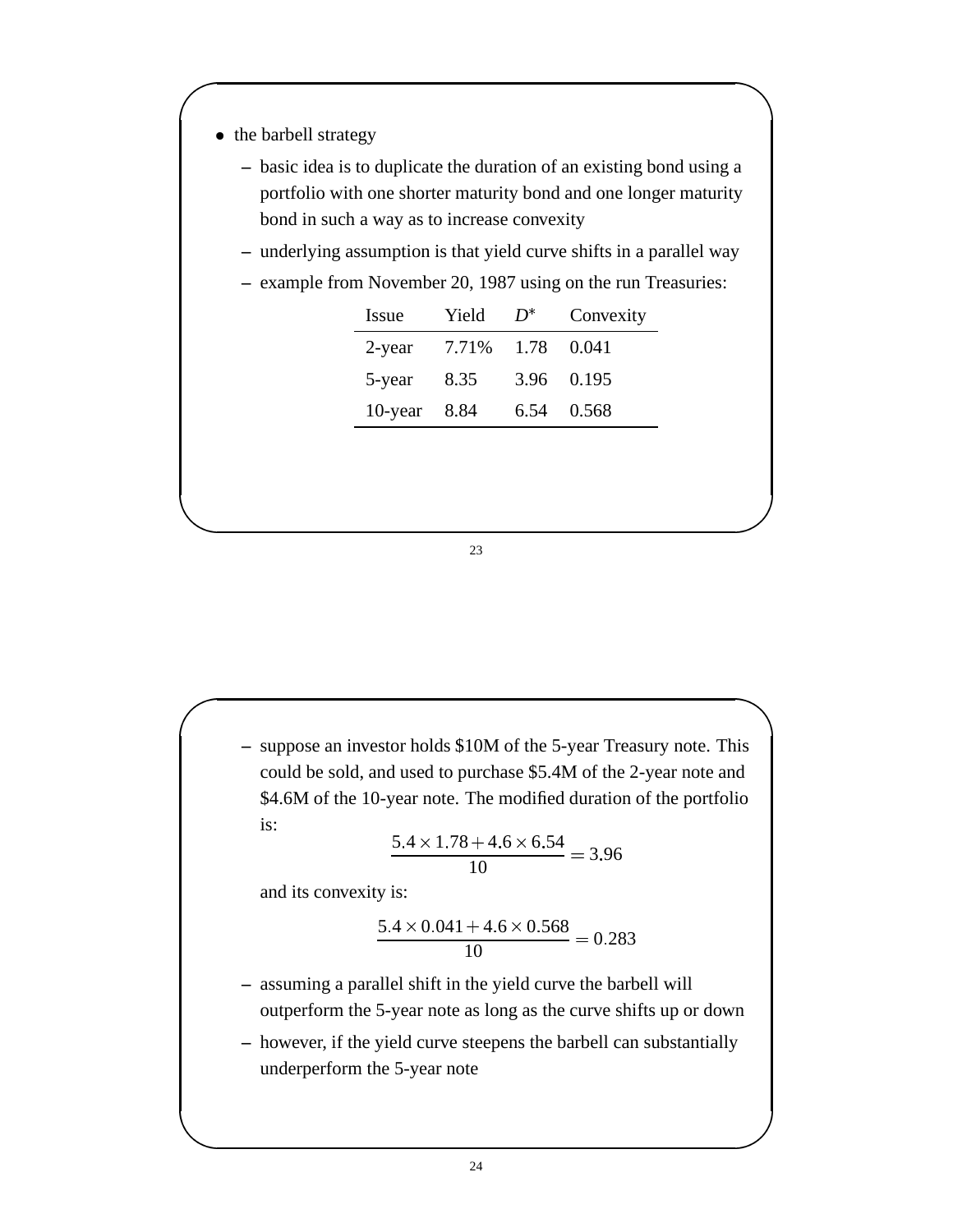- security selection
	- **–** the basic bond PV equation

$$
PV = \sum_{t=1}^{T} \frac{C}{(1+y_t)^t} + \frac{F}{(1+y_T)^T}
$$

can be used to estimate a value for any given bond; this can be compared to market prices to see if a bond is overvalued or undervalued

- **–** many factors can complicate this analysis, however:
	- tax effects: e.g. relatively low capital gains taxes increase the attractiveness of low-coupon bonds, which may increase their relative prices
	- embedded options

- liquidity: on-the-run Treasuries typically have more liquidity (i.e. a narrower bid-ask spread) and so sell at a slightly higher price than off-the-run issues  $\Rightarrow$  an investor without the need for liquidity may be better off selling on-the-run issues and purchasing off-the-run issues
	- suppose that a fund owns \$100M of an on-the-run 7 year T-note, selling at par with a yield of 8%. Suppose also that two 7 year off-the-run issues are available: (i) an 11.75% coupon with a yield of 8.4%; and (ii) a zero with a yield of 8.2%. If the fund manager were to sell the on-the-run issue and purchase a portfolio with \$79,974,052 of the 11.75% note and \$18,183,739 of the zero, this portfolio would have the same cash flows as the on-the-run note (if held for 7 years) but would only cost \$98,157,791.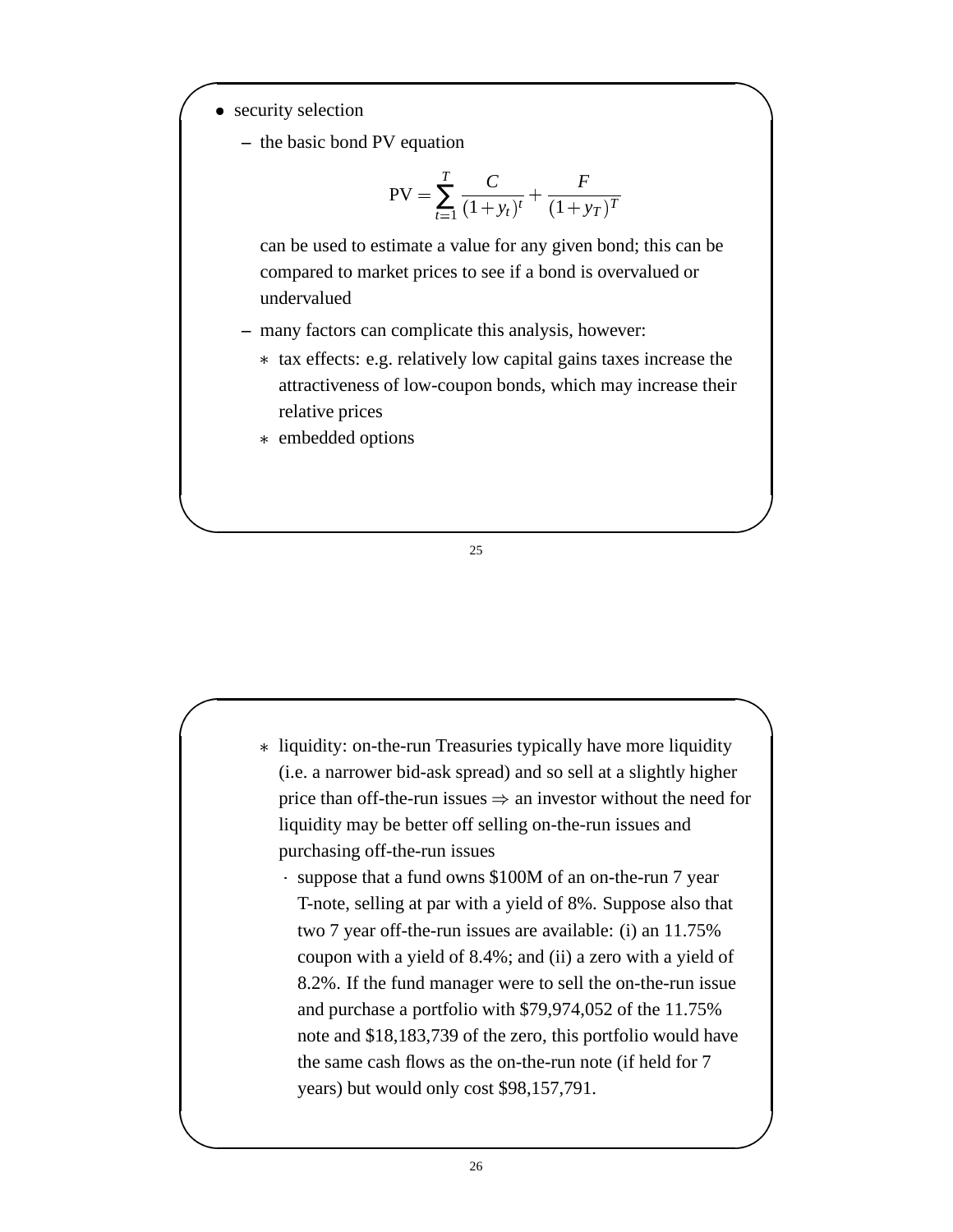- bond swaps (portfolio rebalancing strategies)
	- 1. Substitution swap: exchange one bond for another which is similar in terms of coupon, maturity, and credit quality but offers a higher yield
	- 2. Intermarket spread swap: if an investor believes that spreads between two different types of bonds (e.g. corporates and Treasuries) are not currently at normal levels but will revert to them, he/she can switch into the market expected to perform relatively better
	- 3. Rate anticipation swap: if an investor believes yields will fall (rise), he/she can switch to bonds of higher (lower) duration
	- 4. Pure yield pickup swap: a simple switch to higher yield bonds (without regard to any expectations about changes in yields, spreads, etc.)
	- 5. Tax swap: a switch undertaken for tax reasons, e.g. realize a capital loss and invest in a close substitute



- **–** similar to a "stop-loss" strategy for equities
- **–** idea is to follow an active strategy, but ensure that the portfolio value never falls below a trigger point (which is designed to give minimum acceptable performance); if the trigger point is reached an immunization strategy is undertaken



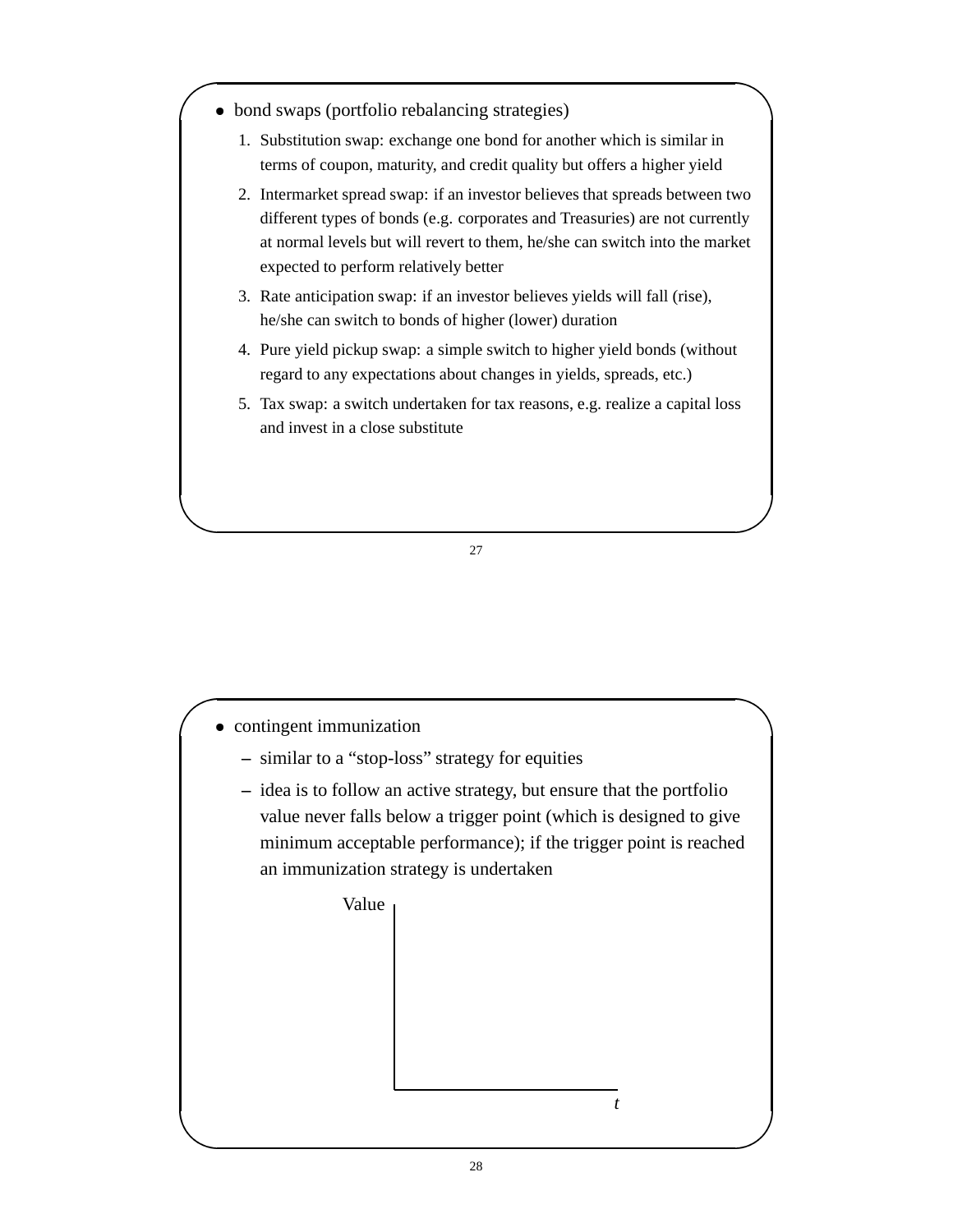## Interest rate swaps

- private agreements to exchange future cash flows according to a predetermined formula
- market size has increased from zero in 1980 to trillions of dollars today
- there are many different kinds of swaps, we will concentrate mostly on *plain vanilla interest rate* swaps
	- **–** party *A* makes fixed rate payments to party *B*; in return *B* makes floating rate payments to *A*
	- **–** payment size is based on notional principal
	- **–** floating rate is usually 6 month LIBOR (London InterBank Offered Rate—interest rate offered by banks on Eurodollar deposits from other banks; a common reference rate in international financial markets)

### 29

- example
	- **–** notional principal is \$35M
	- **–** *A* pays 7.19% per year semi-annually to *B*, receives 6 month LIBOR  $+30$  bps from *B*
	- **–** amount of fixed payment:

$$
$35,000,000 \times \left(\frac{182}{365}\right)(.0719) = $1,254,802.74
$$

**–** if current 6 month LIBOR is 6.45%, floating payment is:

$$
$35,000,000 \times \left(\frac{182}{360}\right)(.0675) = $1,194,375
$$

**–** payments are netted, so *A* pays \$60,427.74 to *B*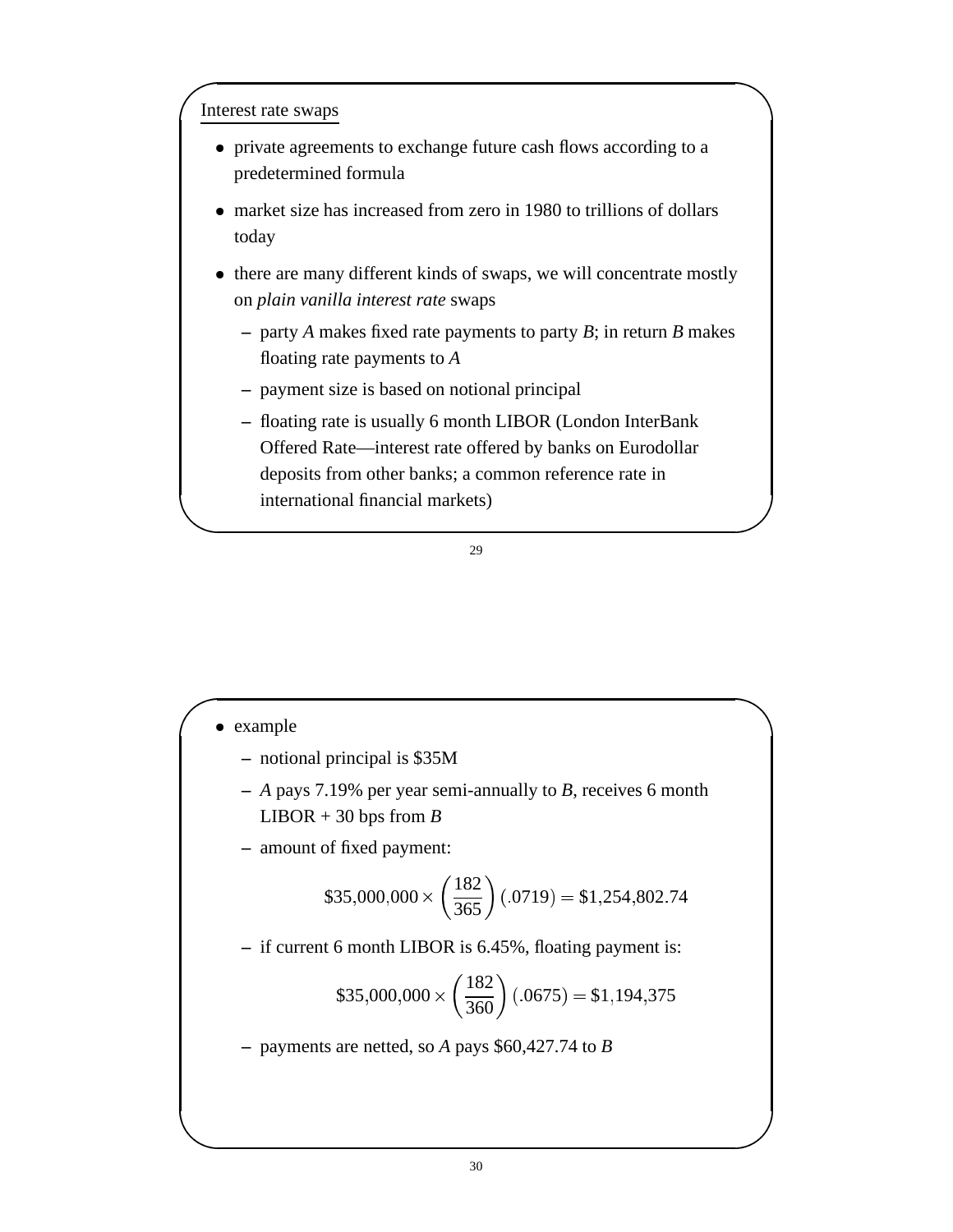|          | • a typical pricing schedule looks like:   |                                                                                       |                   |
|----------|--------------------------------------------|---------------------------------------------------------------------------------------|-------------------|
| Maturity | <b>Bank Pays</b>                           | <b>Bank Receives</b>                                                                  | <b>Current TN</b> |
| Years    | Fixed                                      | Fixed                                                                                 | Rate              |
| 2        | $2 \text{ yr} \text{ TN} + 31 \text{ bps}$ | $2 \text{ yr} \text{ TN} + 36 \text{ bps}$                                            | 6.79              |
| 5        | $5 \text{ yr} \text{ TN} + 41 \text{ bps}$ | $5 \text{ yr} \text{ TN} + 50 \text{ bps}$                                            | 7.06              |
| 7        |                                            | $7 \text{ yr} \text{ TN} + 48 \text{ bps}$ $7 \text{ yr} \text{ TN} + 60 \text{ bps}$ | 7.10              |

6 month LIBOR; the bank will pay 6 month LIBOR in return for 7.70% fixed

**–** bank's profits are 12 bps if it can negotiate offsetting transactions (if it cannot, the swap is "warehoused" and the interest rate risk is hedged, e.g. using futures contracts)

| • motivation for using swaps: |                                                                            |  |  |
|-------------------------------|----------------------------------------------------------------------------|--|--|
|                               | 1. Transform a liability: e.g. a fixed rate loan to floating rate loan     |  |  |
|                               | Suppose $B$ has a \$35M loan on which it pays 7.5%. Its net position after |  |  |
| the swap is:                  |                                                                            |  |  |
|                               | Pays 7.5% to outside lenders                                               |  |  |
|                               | Pays LIBOR $+30$ bps in swap                                               |  |  |
|                               | Receives 7.19% in swap                                                     |  |  |
|                               | Pays LIBOR $+$ 61 bps                                                      |  |  |
| 2. Transform an asset:        |                                                                            |  |  |
|                               | Suppose $B$ has a \$35M asset earning 6 month LIBOR - 20 bps. Its net      |  |  |
|                               | position after the swap is:                                                |  |  |
|                               | Receives 6 month LIBOR - 20 bps on asset                                   |  |  |
|                               | Pays LIBOR $+30$ bps in swap                                               |  |  |
|                               | Receives 7.19% in swap                                                     |  |  |
|                               | Receives 6.69%                                                             |  |  |
|                               |                                                                            |  |  |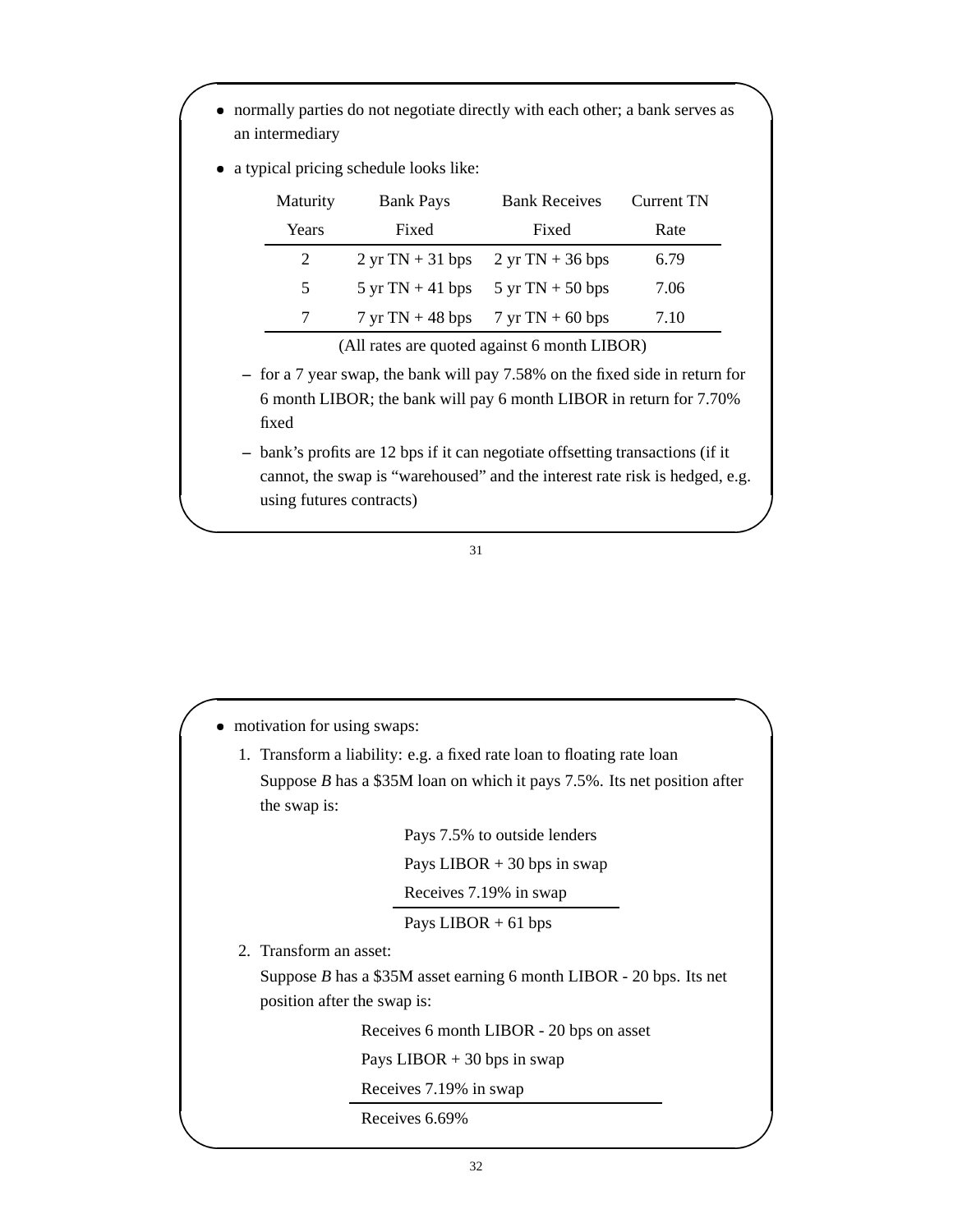- early theories about why the swap market evolved relied on comparative advantage arguments
- in this case potential gains arise from relative differences in fixed and floating rates
- example:

|                  | Fixed | Floating                 |
|------------------|-------|--------------------------|
| $\boldsymbol{A}$ | 8%    | 6 month LIBOR $+$ 40 bps |
| R                | 9%    | 6 month LIBOR $+$ 70 bps |

- **–** *B* is less credit worthy than *A*, but has a comparative advantage in floating
- **–** let *A* borrow fixed, *B* borrow floating, and suppose they enter a swap where  $A$  pays 6 month LIBOR  $+$  10 bps and receives 8.05%

|         | Pays 8% to outside lenders               |  |  |
|---------|------------------------------------------|--|--|
|         | Pays LIBOR + 10 bps to B                 |  |  |
|         | Receives $8.05\%$ from B                 |  |  |
|         | Pays LIBOR $+5$ bps                      |  |  |
| $- B$ : |                                          |  |  |
|         | Pays LIBOR $+ 70$ bps to outside lenders |  |  |
|         | Pays $8.05\%$ to A                       |  |  |
|         | Receives LIBOR + 10 bps from $A$         |  |  |
|         | Pays 8.65%                               |  |  |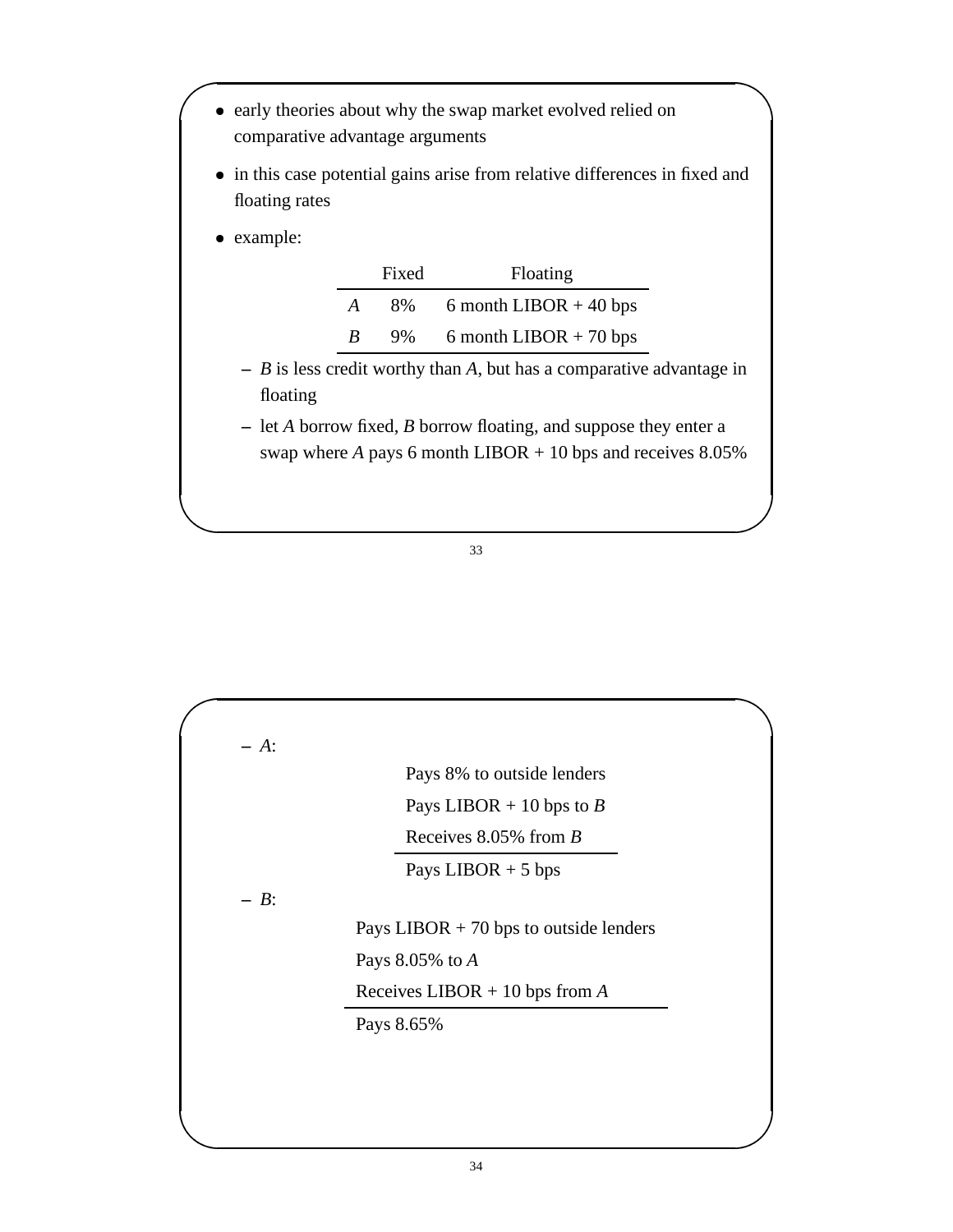- **–** however, in floating rate markets lenders have the option to review terms every 6 months whereas fixed rates are usually on a 5-10 year term  $\Rightarrow$  the greater differential reflects a greater chance of a default by *B* over the longer term
- **–** the apparent gain of 35 bps to *B* assumes that *B* can continue to pay LIBOR  $+ 70$  bps outside, if its credit rating worsens this amount could increase
- **–** *A* does lock in LIBOR + 5 bps for the length of the swap, but it is also taking on the risk of default by a counterparty

 a simple variation is a plain vanilla currency swap which involves exchanging fixed rate payments in different currencies and principal, e.g.

|   | S    | £    |
|---|------|------|
| A | 6%   | 8.7% |
| R | 7.5% | 9%   |

- **–** suppose *A* borrows at 6% in \$ outside. It enters into a swap where it pays 8.25% in £ and receives 6% in \$ from a bank. *B* borrows at 9% in £ outside, receives 9% in £ from the bank and pays 7.05% in \$.
	- *A* trades a 6% \$ loan for an 8.25% £ loan

*B* trades a 9% £ loan for a 7.05% \$ loan

Bank gains 1.05% on \$, loses 0.75% on £

- **–** the principal exchange is roughly of equal value at the start, e.g. £10M = \$15M
- **–** the bank has FX risk, can hedge via forwards